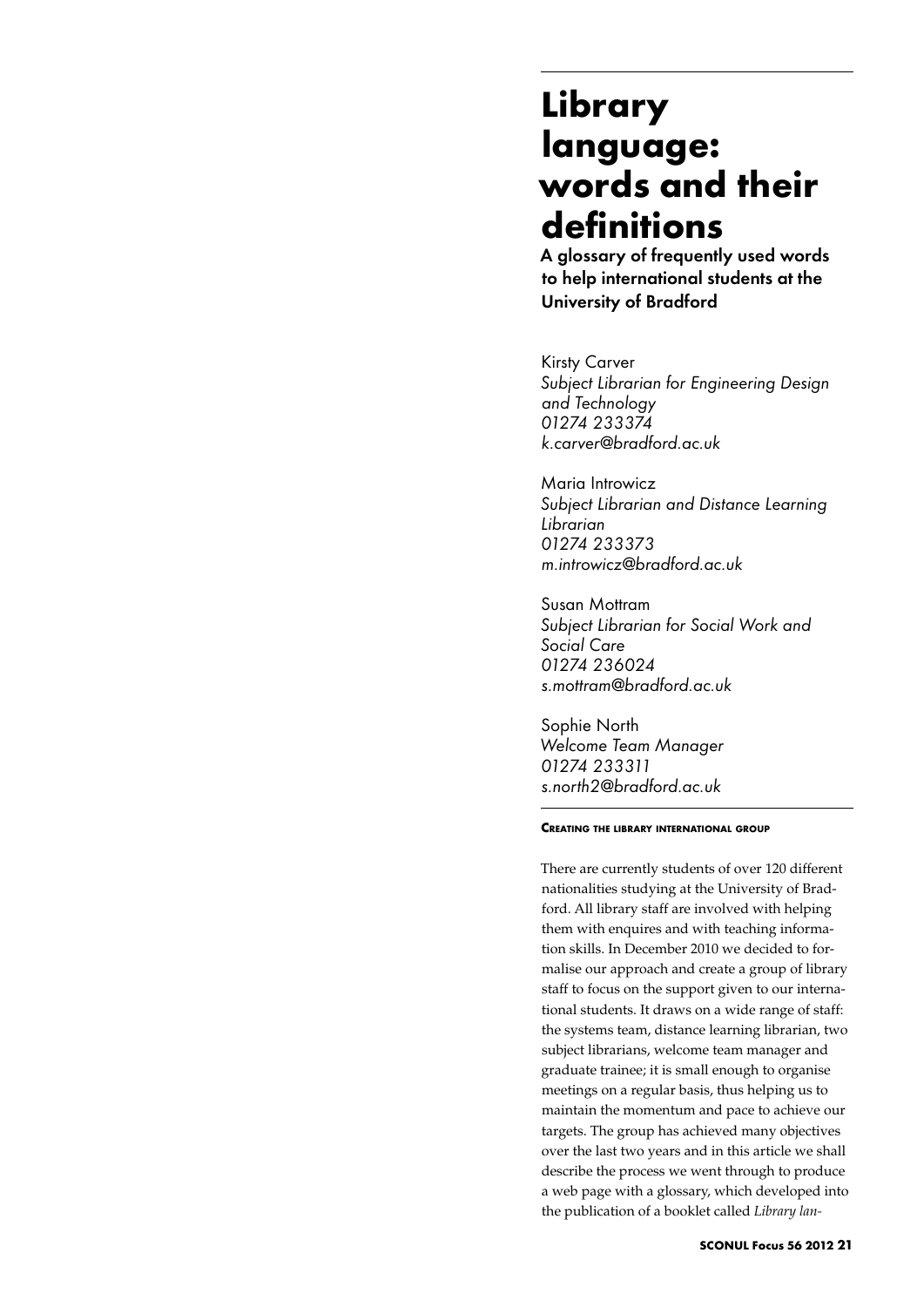*guage: words and their definitions* and a smart phone application.

## **Experiences of our international students**

In order to help us understand the difficulties our international students encounter, it was important for us to collaborate with colleagues in other areas of the university. The university supports international students in many ways, including providing a fun, safe room where international students meet and work. They have a regular 'debating' hour where we heard some fascinating stories about the very different culture in the students' own local libraries. A Filipino student said: 'In my country the university libraries have a sleeping room. We can stay in the library and study for longer, we don't have to waste time going all the way home. I use it a lot.' A Syrian student said 'We love to go to the library theatre. There is singing and dancing, things for adults and for children.' On National Libraries Day we created a display of these comments and found pictures of the libraries they were referring to.

# **SCONUL guidelines**

To give us a structure and a list of aims and objectives to work on over the following year we followed the advice in the SCONUL guidelines 'Library services for international students' (SCONUL, 2008), which includes examples of best practice and case studies. We wrote a mission statement, designed a dedicated web page for international students on the library home page, compiled a glossary of specialist terminology, organised some training for our library staff and talked to the students at the university international student induction session.

As we felt it is important to recognise that we also support academic staff and researchers from across the world, our mission statement reads: 'The library aims to create an inclusive and supportive environment for all our international staff and students via our services, resources and information skills teaching.'

We created a page for international students on the library home page because the SCONUL key concept 14 states that 'Library web pages specifically for international students can help create a welcoming impression and manage expectations, even if many of the links point straight back to the main library web pages.' We found it useful to refer to the report to support our new initiatives because sometimes it is argued that web pages

are for all students and that specific pages are not needed for different cohorts of students. We tried to include information that students wouldn't find elsewhere on the library home page to avoid duplication, including information about local public libraries that provide books, films and newspapers in other languages and a list of useful study support books. (See http://www.bradford. ac.uk/library/help/international-students/)

#### **Creating <sup>a</sup> welcome message for the web page**

Initially we created a simple 'wordle' out of the word 'welcome' in many different languages – something the SCONUL report recommended as a 'special touch' (SCONUL guidelines, p. 47). We decided to try to do so using the original script than an English translation. We encountered difficulties because the Wordle programme did not recognise different scripts so we decided to create a Microsoft Word document. The International Office informed us that the top ten languages currently spoken at the university were Chinese, Arabic, Greek, Urdu, Hindi, Romanian, Lithuanian, Latvian, Malay and Bulgarian, so we ensured that all of them were included. We used Google Translate, created the pictures in Microsoft Word and saved them using Jing (free software) to turn it into a jpeg.

## **Developing the original glossary for the website**

After creating the web pages we started to compile the glossary of words frequently used in the library. Initially the group put forward their own suggestions as to which Bradford-specific words should be included. We sent this preliminary list to all staff for comment. After gathering feedback we started to create definitions, and again sent the first draft to library staff for comment. Subsequently we sent drafts only to those library staff who had initially responded. We made the content available via the web page we had created for international students support. Because we thought it would be easier for users to understand the content and function of the document if the title was in plain English, we called the glossary 'Library language: words and their definitions'. We designed the content to be web based, which meant it was possible to create hyperlinks to all the relevant sections on the library web site.

# **Producing 'Library language: words and definitions' booklet**

The university had sent out an invitation to departments to apply internally for small-scale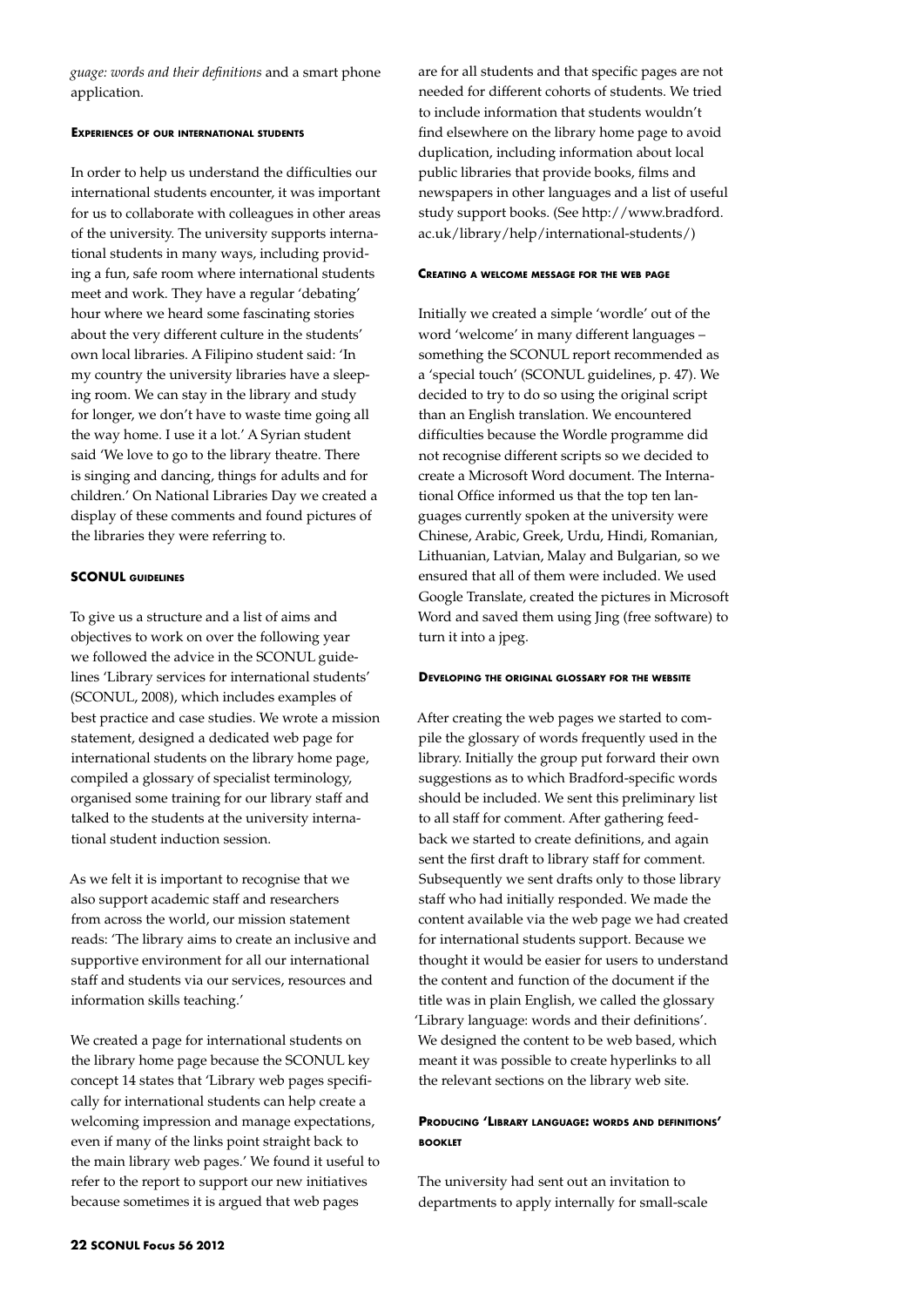funding, and we decided this would be the ideal opportunity to try to turn the web-based content of the glossary into a little booklet to give out to our students at the international students' induction. The bid had to be endorsed by the head of the library service and the director of learner support services. We also had to get some initial feedback from international students. Here is the response from one of our students from Greece:

Having read through the 'Words and definitions' document, I must say you have done an incredible job. Everything is explained in plain language that would be easily understood by overseas students. You have definitely covered everything that could possibly come across my mind and have also resolved many of my personal questions on library terms and resources… Overall I believe it is very concise work and will definitely help especially freshers find their way around the library and through its resources. (A female 2nd-year medical engineering student from Greece)

The bid for funding had to fit the university's strategic aims as well as meet all the accessibility criteria. We were delighted to find that we had been successful, and we received the whole amount we had requested.

## **Editing, editing, editing!**

To complete the work we adopted the same approach as when compiling the original webbased glossary. Two members of the group took on the role of editors and arranged to meet on a weekly basis. We had to adapt all the content so that it worked in printed format, and it quickly became apparent that this presented a different set of challenges. The content for the web version could be updated very quickly to respond to changes in the library but this was not possible with the printed version. For example, as we were working on the booklet the library was awarded some funding for an extensive refurbishment which involved relocating all the stock. We had to remove all references in the glossary to a physical location. Following this we also discovered that our website was to be redesigned and fitted into a content management system, so we had to remove all references to our web addresses. Furthermore, the library decided it was worth reclassifying some of the collections, so that the majority of books would be classified according to Dewey, so we also had to change these references too! We began to question the value and usefulness

of the printed version. However, after making all these changes we decided that the booklet would still be a helpful resource because it focused on specific word definitions. Moreover, the editing done at this stage would ensure that it would still be accurate and relevant for the foreseeable future. It was a time-consuming task, taking four months to complete.

We had listed words and definitions that were often very specific to the culture of the J.B. Priestley Library at Bradford, for example 'study carrel' and 'fine ceiling'. For a word to be considered we decided that it should appear exactly as the students would encounter it on the library web pages or when a member of staff was talking to them. We tried to define terms using clear language, without any jargon. We only defined specific IT words if they were frequently used in the library. For example, we included 'Digital Object Identifiers' (DOI) because they are often found in information databases. We questioned whether we should include words such as 'email' and decided they should stay because it was a useful way of reminding students it was important to check their university account regularly. We included words such as 'record' which are in frequent use in common parlance yet have a totally different meaning in the library context. Some words we included came specifically from experience of teaching international students, such as an explanation of 'alphabetical order'. One student had been accused of plagiarism because he didn't understand it, therefore we felt it was important to include an explanation in the booklet.

When we were finally ready to print we met the university graphic designers. The publication had to be in line with university branding, so we based the design of our booklet on the new undergraduate prospectus. We decided to use recycled paper, and surprisingly the photos were printed at no extra charge. The matt finish made the booklet look more modern, and using A5 meant we used less paper and the booklet was easier to carry around.

# **Collaboration with YHULISS and making 'Library language' available on a mobile**

We joined YHULISS (Yorkshire and Humberside University Librarians International Student Support) and received a warm welcome. We found it invaluable to share good practice with other librarians in the region and learn from each other's developments and initiatives. We showed them a copy of the booklet and they suggested